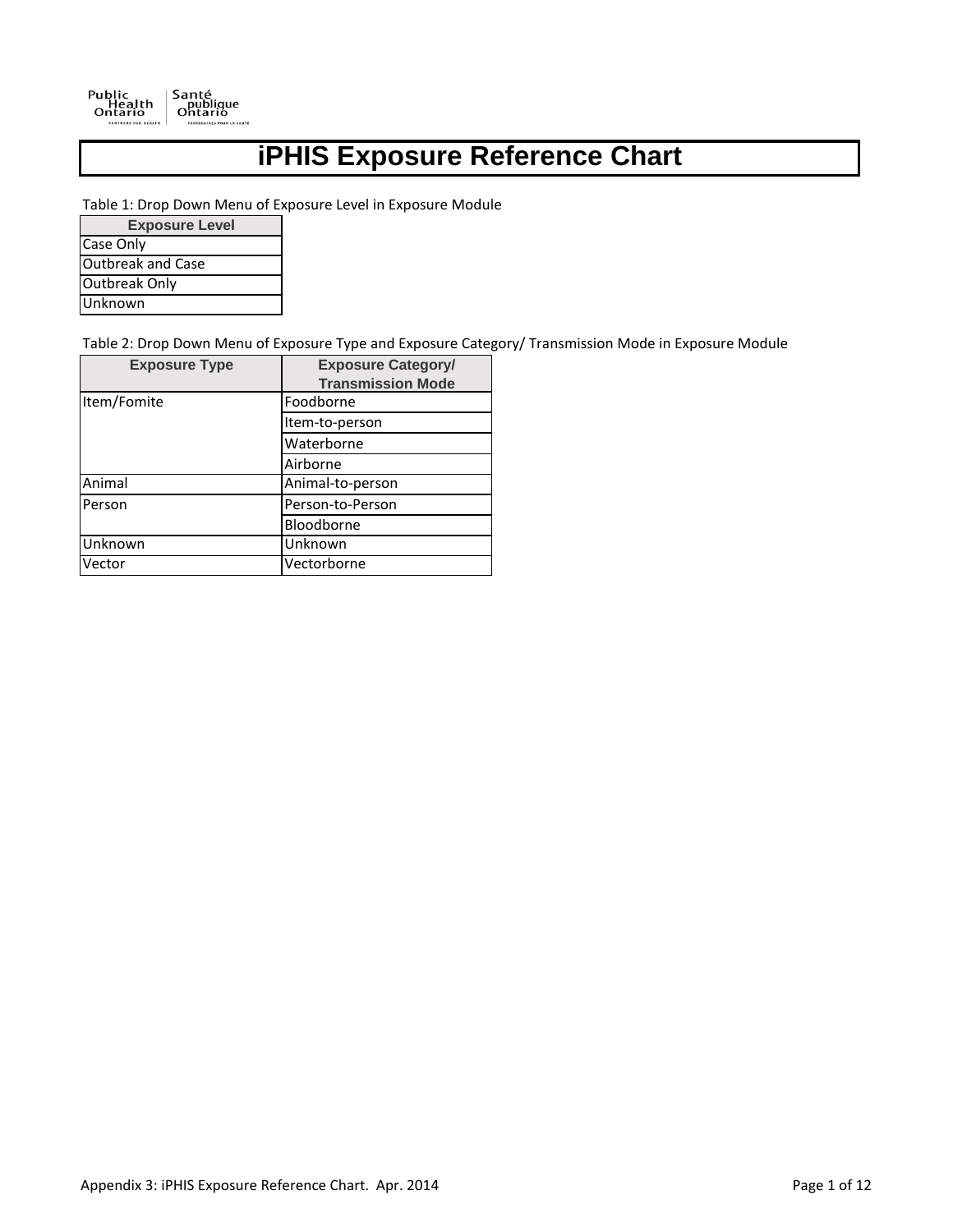|  |  | Table 3: Drop Down Menu of Category/Transmission in Exposure Module- FOR ITEM/FOMITE |  |
|--|--|--------------------------------------------------------------------------------------|--|
|--|--|--------------------------------------------------------------------------------------|--|

| Exposure Category/       | <b>Exposure Source</b> | <b>Exposure Source Details</b> |
|--------------------------|------------------------|--------------------------------|
| <b>Transmission Mode</b> |                        |                                |
| Foodborne                | dairy                  | butter                         |
|                          |                        | cheese (pasteurized)           |
|                          |                        | cheese (unpasteurized)         |
|                          |                        | cheese - Cottage cheese        |
|                          |                        | cream                          |
|                          |                        | custard                        |
|                          |                        | eggs                           |
|                          |                        | Ice cream (pasteurized)        |
|                          |                        | ice cream (unpasteurized)      |
|                          |                        | milk (pasteurized)             |
|                          |                        | milk (unpasteurized)           |
|                          |                        | Milk powder                    |
|                          |                        | milk products (pasteurized)    |
|                          |                        | milk products (unpasteurized)  |
|                          |                        | other (specify)                |
|                          |                        | Unknown                        |
|                          |                        | yogurt                         |
|                          | fish                   | other (specify)                |
|                          |                        | cod                            |
|                          |                        | haddock                        |
|                          |                        | halibut                        |
|                          |                        | herring                        |
|                          |                        | red snapper                    |
|                          |                        | salmon                         |
|                          |                        | sturgeon                       |
|                          |                        | trout                          |
|                          | fruit                  | Apples                         |
|                          |                        | bananas                        |
|                          |                        | berries - blackberries         |
|                          |                        | berries - other - specify      |
|                          |                        | berries - raspberries          |
|                          |                        | berries - strawberries         |
|                          |                        | blackberries                   |
|                          |                        | cantaloupe                     |
|                          |                        | grape                          |
|                          |                        |                                |
|                          |                        | oranges<br>other (specify)     |
|                          |                        | peach                          |
|                          |                        |                                |
|                          |                        | pear                           |
|                          |                        | raspberries                    |
|                          |                        | strawberries                   |
|                          |                        | tangerines                     |
|                          |                        | Unknown                        |
|                          |                        | watermelon                     |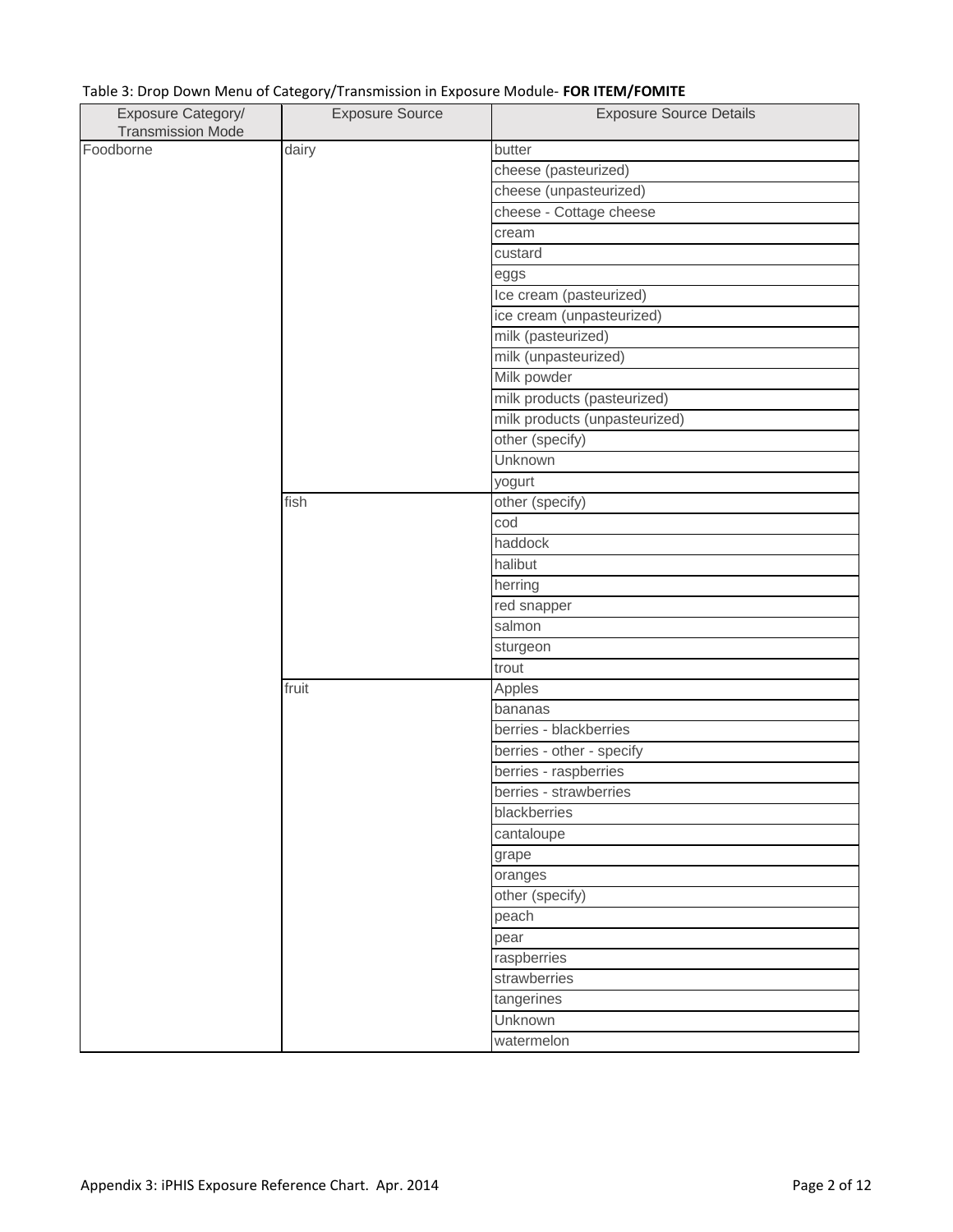#### Table 3: Drop Down Menu of Category/Transmission in Exposure Module- **FOR ITEM/FOMITE** (continue)

| Foodborne<br>cereal product - specify<br>grain<br>corn<br>mixed grains - specify<br>oatmeal<br>oats<br>other - specify<br>rice<br>Unknown<br>wheat<br>herbs/spices<br>basil<br>chili<br>cilantro<br>coriander<br>cumin<br>ginger<br>mint<br>oregano<br>other - specify<br>parsley<br>Unknown<br>juice<br>apple - pasteurized<br>apple - unpasteurized<br>apple cider - pasteurized<br>apple cider - unpasteurized<br>carrot<br>orange<br>other - specify<br>Unknown<br>alfalfa<br>legumes<br>bean - specify<br>legume - other | Exposure Category/       | <b>Exposure Source</b> | <b>Exposure Source Details</b> |
|-------------------------------------------------------------------------------------------------------------------------------------------------------------------------------------------------------------------------------------------------------------------------------------------------------------------------------------------------------------------------------------------------------------------------------------------------------------------------------------------------------------------------------|--------------------------|------------------------|--------------------------------|
|                                                                                                                                                                                                                                                                                                                                                                                                                                                                                                                               | <b>Transmission Mode</b> |                        |                                |
|                                                                                                                                                                                                                                                                                                                                                                                                                                                                                                                               |                          |                        |                                |
|                                                                                                                                                                                                                                                                                                                                                                                                                                                                                                                               |                          |                        |                                |
|                                                                                                                                                                                                                                                                                                                                                                                                                                                                                                                               |                          |                        |                                |
|                                                                                                                                                                                                                                                                                                                                                                                                                                                                                                                               |                          |                        |                                |
|                                                                                                                                                                                                                                                                                                                                                                                                                                                                                                                               |                          |                        |                                |
|                                                                                                                                                                                                                                                                                                                                                                                                                                                                                                                               |                          |                        |                                |
|                                                                                                                                                                                                                                                                                                                                                                                                                                                                                                                               |                          |                        |                                |
|                                                                                                                                                                                                                                                                                                                                                                                                                                                                                                                               |                          |                        |                                |
|                                                                                                                                                                                                                                                                                                                                                                                                                                                                                                                               |                          |                        |                                |
|                                                                                                                                                                                                                                                                                                                                                                                                                                                                                                                               |                          |                        |                                |
|                                                                                                                                                                                                                                                                                                                                                                                                                                                                                                                               |                          |                        |                                |
|                                                                                                                                                                                                                                                                                                                                                                                                                                                                                                                               |                          |                        |                                |
|                                                                                                                                                                                                                                                                                                                                                                                                                                                                                                                               |                          |                        |                                |
|                                                                                                                                                                                                                                                                                                                                                                                                                                                                                                                               |                          |                        |                                |
|                                                                                                                                                                                                                                                                                                                                                                                                                                                                                                                               |                          |                        |                                |
|                                                                                                                                                                                                                                                                                                                                                                                                                                                                                                                               |                          |                        |                                |
|                                                                                                                                                                                                                                                                                                                                                                                                                                                                                                                               |                          |                        |                                |
|                                                                                                                                                                                                                                                                                                                                                                                                                                                                                                                               |                          |                        |                                |
|                                                                                                                                                                                                                                                                                                                                                                                                                                                                                                                               |                          |                        |                                |
|                                                                                                                                                                                                                                                                                                                                                                                                                                                                                                                               |                          |                        |                                |
|                                                                                                                                                                                                                                                                                                                                                                                                                                                                                                                               |                          |                        |                                |
|                                                                                                                                                                                                                                                                                                                                                                                                                                                                                                                               |                          |                        |                                |
|                                                                                                                                                                                                                                                                                                                                                                                                                                                                                                                               |                          |                        |                                |
|                                                                                                                                                                                                                                                                                                                                                                                                                                                                                                                               |                          |                        |                                |
|                                                                                                                                                                                                                                                                                                                                                                                                                                                                                                                               |                          |                        |                                |
|                                                                                                                                                                                                                                                                                                                                                                                                                                                                                                                               |                          |                        |                                |
|                                                                                                                                                                                                                                                                                                                                                                                                                                                                                                                               |                          |                        |                                |
|                                                                                                                                                                                                                                                                                                                                                                                                                                                                                                                               |                          |                        |                                |
|                                                                                                                                                                                                                                                                                                                                                                                                                                                                                                                               |                          |                        |                                |
|                                                                                                                                                                                                                                                                                                                                                                                                                                                                                                                               |                          |                        |                                |
|                                                                                                                                                                                                                                                                                                                                                                                                                                                                                                                               |                          |                        |                                |
|                                                                                                                                                                                                                                                                                                                                                                                                                                                                                                                               |                          |                        |                                |
| lentil                                                                                                                                                                                                                                                                                                                                                                                                                                                                                                                        |                          |                        |                                |
| pea                                                                                                                                                                                                                                                                                                                                                                                                                                                                                                                           |                          |                        |                                |
| tofu                                                                                                                                                                                                                                                                                                                                                                                                                                                                                                                          |                          |                        |                                |
| beef - ground<br>meat                                                                                                                                                                                                                                                                                                                                                                                                                                                                                                         |                          |                        |                                |
| beef - stew                                                                                                                                                                                                                                                                                                                                                                                                                                                                                                                   |                          |                        |                                |
| beef - whole cuts                                                                                                                                                                                                                                                                                                                                                                                                                                                                                                             |                          |                        |                                |
| game animal - bison                                                                                                                                                                                                                                                                                                                                                                                                                                                                                                           |                          |                        |                                |
| game animal - elk                                                                                                                                                                                                                                                                                                                                                                                                                                                                                                             |                          |                        |                                |
| game animal - moose                                                                                                                                                                                                                                                                                                                                                                                                                                                                                                           |                          |                        |                                |
| game animal - specify                                                                                                                                                                                                                                                                                                                                                                                                                                                                                                         |                          |                        |                                |
| lamb                                                                                                                                                                                                                                                                                                                                                                                                                                                                                                                          |                          |                        |                                |
| other (specify)                                                                                                                                                                                                                                                                                                                                                                                                                                                                                                               |                          |                        |                                |
| pork                                                                                                                                                                                                                                                                                                                                                                                                                                                                                                                          |                          |                        |                                |
| processed meat products - specify                                                                                                                                                                                                                                                                                                                                                                                                                                                                                             |                          |                        |                                |
| rabbit                                                                                                                                                                                                                                                                                                                                                                                                                                                                                                                        |                          |                        |                                |

Table 3: Drop Down Menu of Category/Transmission in Exposure Module- **FOR ITEM/FOMITE**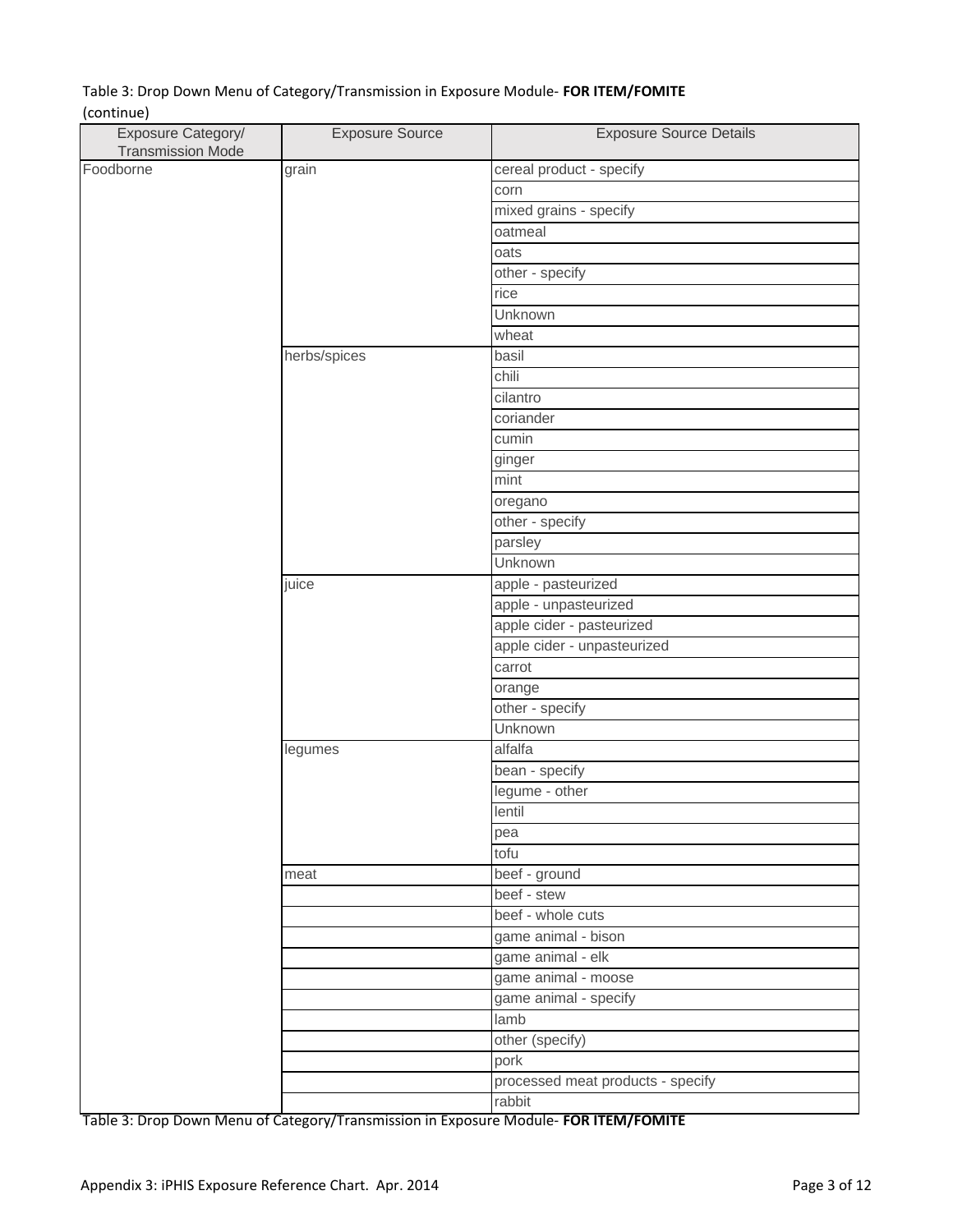| Exposure Category/       | <b>Exposure Source</b> | <b>Exposure Source Details</b> |
|--------------------------|------------------------|--------------------------------|
| <b>Transmission Mode</b> |                        |                                |
| Foodborne                | meat                   | ready-to-eat- meats            |
|                          |                        | sausage - pork                 |
|                          |                        | sausage - beef                 |
|                          |                        | <b>Unknown</b>                 |
|                          |                        | veal                           |
|                          |                        | venison                        |
|                          | mixed meat             | other - specify                |
|                          |                        | chicken and turkey             |
|                          |                        | pork and beef                  |
|                          | nuts                   | almonds                        |
|                          |                        | cashew                         |
|                          |                        | other - specify                |
|                          |                        | peanuts                        |
|                          |                        | pecan                          |
|                          |                        | Unknown                        |
|                          | other - specify        | n/a                            |
|                          | poulty/bird            | chicken                        |
|                          |                        | duck                           |
|                          |                        | goose                          |
|                          |                        | other - specify                |
|                          |                        | turkey                         |
|                          |                        | Unknown                        |
|                          |                        | wild game bird - specify       |
|                          |                        | wild game bird - pheasant      |
|                          |                        | wild game bird - quail         |
|                          | processed foods        | bakery products                |
|                          |                        | canned foods                   |
|                          |                        | honey                          |
|                          |                        | other                          |
|                          |                        | peanut butter                  |
|                          |                        | snacks                         |
|                          |                        | <b>Unknown</b>                 |
|                          |                        |                                |
|                          | sauces                 | gravy<br>hollandaise           |
|                          |                        |                                |
|                          |                        | mayonnaise                     |
|                          |                        | other - specify                |
|                          |                        | salad dressing - specify       |
|                          |                        | Unknown                        |
|                          | shellfish              | other - specify                |
|                          |                        | clam                           |
|                          |                        | lobster                        |
|                          |                        | mussel                         |
|                          |                        | oyster                         |
|                          |                        | scallops                       |
|                          |                        | shrimp                         |
|                          | unknown                | n/a                            |

Table 3: Drop Down Menu of Category/Transmission in Exposure Module- **FOR ITEM/FOMITE** (continue)

(continue)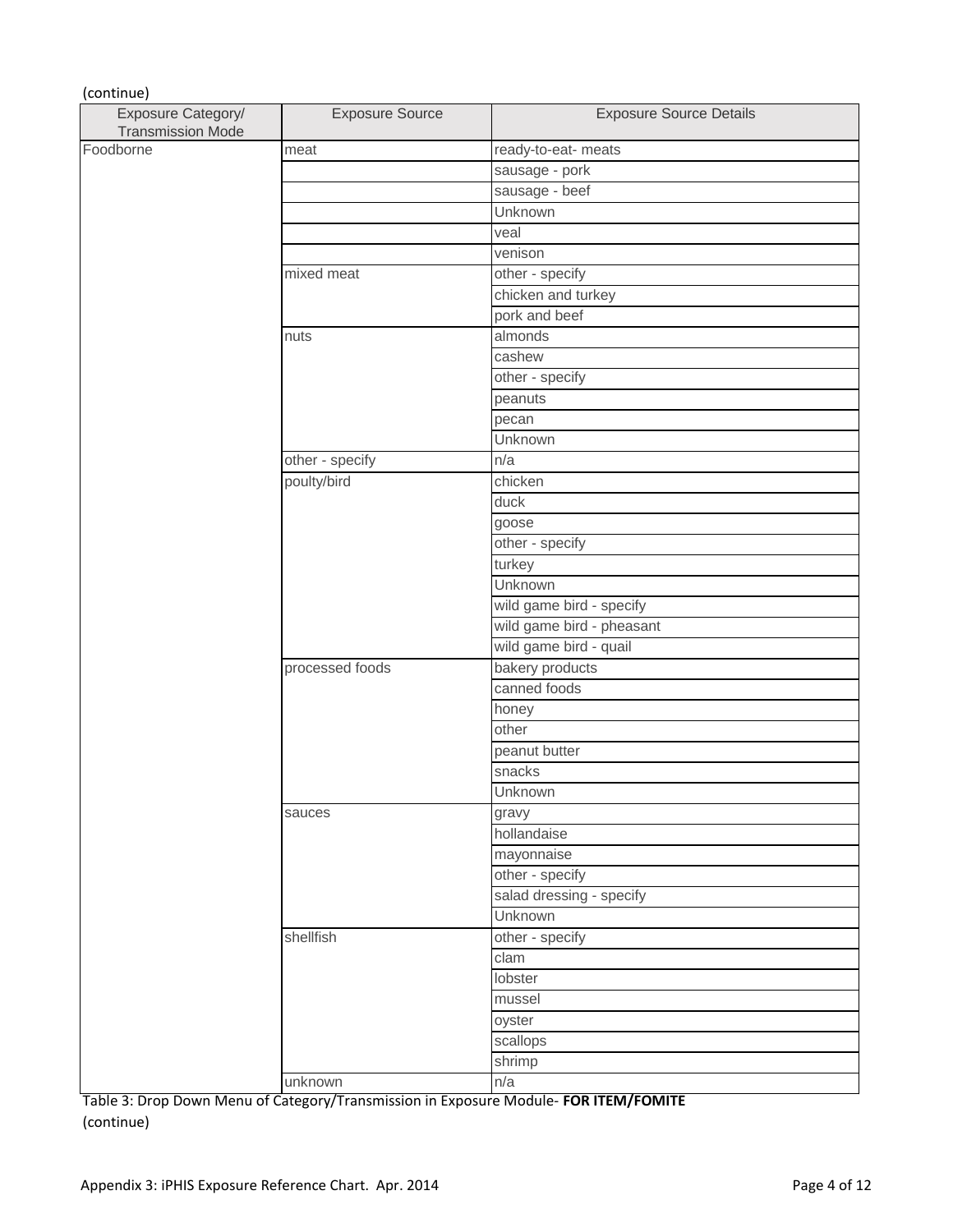| Exposure Category/<br><b>Transmission Mode</b> | <b>Exposure Source</b> | <b>Exposure Source Details</b>                     |
|------------------------------------------------|------------------------|----------------------------------------------------|
| Foodborne                                      | vegetable              | alfalfa sprouts                                    |
|                                                |                        | asparagus                                          |
|                                                |                        | broccoli                                           |
|                                                |                        | cabbage                                            |
|                                                |                        | carrots                                            |
|                                                |                        | cauliflower                                        |
|                                                |                        | celery                                             |
|                                                |                        | cucumber                                           |
|                                                |                        | eggplant                                           |
|                                                |                        | garlic                                             |
|                                                |                        | green breans                                       |
|                                                |                        | lettuce                                            |
|                                                |                        | mushrooms                                          |
|                                                |                        | olives                                             |
|                                                |                        | onions                                             |
|                                                |                        | other                                              |
|                                                |                        | peppers                                            |
|                                                |                        | potato                                             |
|                                                |                        | radish                                             |
|                                                |                        | rutabaga                                           |
|                                                |                        | sprouts - alfalfa sprouts                          |
|                                                |                        | sprouts - mung bean sprouts                        |
|                                                |                        | sprouts - other - specify                          |
|                                                |                        | squash                                             |
|                                                |                        | tomatoes                                           |
|                                                |                        | Unknown                                            |
|                                                |                        | zucchini                                           |
|                                                |                        | (I) mung bean sprouts                              |
| Item-to-person                                 | animal related         | contaminated wool, hair, hides or feathers         |
|                                                | bedding/linen          | n/a                                                |
|                                                | clothing               | n/a                                                |
|                                                | environmental factors  | nosocomial fomites (e.g., beds, call buttons etc.) |
|                                                |                        | other - specify                                    |
|                                                |                        | soil                                               |
|                                                |                        | Unknown                                            |
|                                                | other - specify        | n/a                                                |
|                                                | towels                 | n/a                                                |
|                                                | unknown                | n/a                                                |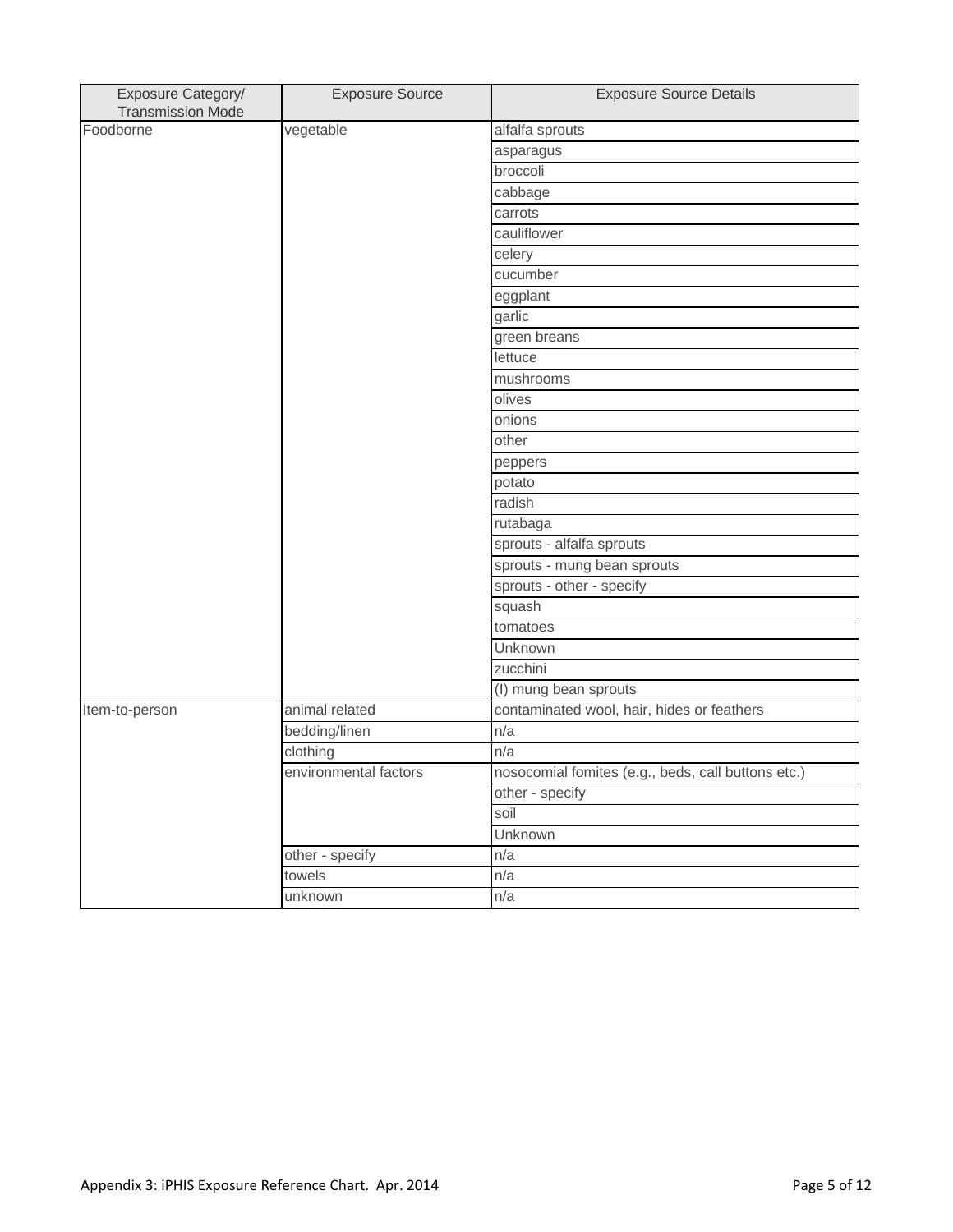### Table 3: Drop Down Menu of Category/Transmission in Exposure Module- **FOR ITEM/FOMITE** (continue)

| Exposure Category/<br><b>Transmission Mode</b> | <b>Exposure Source</b> | <b>Exposure Source Details</b>                  |
|------------------------------------------------|------------------------|-------------------------------------------------|
| Waterborne                                     | drinking water         | bottled                                         |
|                                                |                        | ice                                             |
|                                                |                        | other (specify)                                 |
|                                                |                        | private cistern - treated - specify             |
|                                                |                        | private cistern - untreated                     |
|                                                |                        | private well - dug - treated - specify          |
|                                                |                        | private well - dug - untreated                  |
|                                                |                        | system - large municipal - non-residential      |
|                                                |                        | system - large municipal - residential          |
|                                                |                        | system - large non-municipal - non-residential  |
|                                                |                        | system - non-municipal seasonal - residential   |
|                                                |                        | system - non-municipal year-round - residential |
|                                                |                        | system - small non-municipal - non-residential  |
|                                                |                        | system - small municipal - non-residential      |
|                                                |                        | system - small municipal - residential          |
|                                                |                        | Unknown                                         |
|                                                | unknown                | n/a                                             |
|                                                | other - specify        | n/a                                             |
|                                                | recreational water     | other - specify                                 |
|                                                |                        | river, lake, stream                             |
|                                                |                        | spa/hot tub                                     |
|                                                |                        | swimming pool                                   |
|                                                |                        | Unknown                                         |
|                                                |                        | wading pool                                     |
| Airborne                                       | environmental water    | Air Conditioning Unit                           |
|                                                |                        | other (specify)                                 |
|                                                |                        | Room/central humidifier                         |
|                                                |                        | <b>Shower Healds</b>                            |
|                                                |                        | Unknown                                         |
|                                                | shared airspace        | n/a                                             |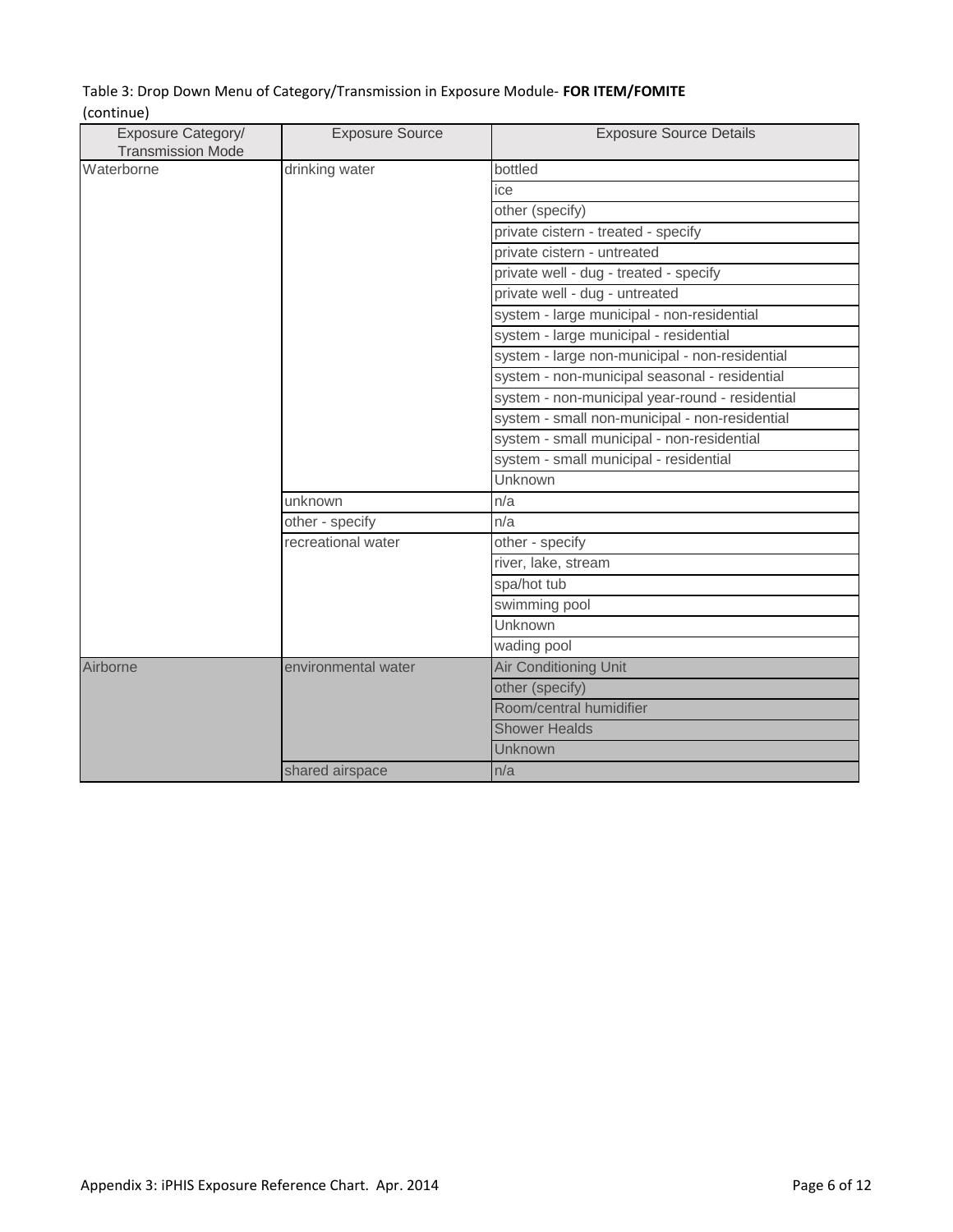## Table 4: Drop Down Menu of Category/Transmission in Exposure Module- **FOR ANIMAL**

| <b>Transmission Mode</b><br><b>Birds</b><br>Chicken<br>Animal-to-person<br><b>Duck</b><br>Other (specify)<br>Ostrich<br>Pigeon<br>Parrot<br><b>Unknown</b><br>Cat<br>Domestic animals |  |
|---------------------------------------------------------------------------------------------------------------------------------------------------------------------------------------|--|
|                                                                                                                                                                                       |  |
|                                                                                                                                                                                       |  |
|                                                                                                                                                                                       |  |
|                                                                                                                                                                                       |  |
|                                                                                                                                                                                       |  |
|                                                                                                                                                                                       |  |
|                                                                                                                                                                                       |  |
|                                                                                                                                                                                       |  |
| Cattle                                                                                                                                                                                |  |
| Dog                                                                                                                                                                                   |  |
| Donkey                                                                                                                                                                                |  |
| Ferret                                                                                                                                                                                |  |
| Goat                                                                                                                                                                                  |  |
| <b>Horses</b>                                                                                                                                                                         |  |
|                                                                                                                                                                                       |  |
| Other (specify)                                                                                                                                                                       |  |
| Pig                                                                                                                                                                                   |  |
| Pony                                                                                                                                                                                  |  |
| Sheep                                                                                                                                                                                 |  |
| Unknown                                                                                                                                                                               |  |
| <b>Reptiles</b><br>Lizard                                                                                                                                                             |  |
| Other (specify)                                                                                                                                                                       |  |
| Snake                                                                                                                                                                                 |  |
| Turtle                                                                                                                                                                                |  |
| Chipmunk<br>Rodents                                                                                                                                                                   |  |
| Gerbil                                                                                                                                                                                |  |
| Guinea Pigs                                                                                                                                                                           |  |
| Mouse                                                                                                                                                                                 |  |
| Other (specify)                                                                                                                                                                       |  |
| Rat                                                                                                                                                                                   |  |
| Squirrel                                                                                                                                                                              |  |
| Unknown                                                                                                                                                                               |  |
| Wild animals<br>Bat                                                                                                                                                                   |  |
| Beaver                                                                                                                                                                                |  |
| coyote                                                                                                                                                                                |  |
| Fox                                                                                                                                                                                   |  |
|                                                                                                                                                                                       |  |
| Groundhog                                                                                                                                                                             |  |
| <b>Muskrat</b>                                                                                                                                                                        |  |
| Other (Specify)                                                                                                                                                                       |  |
| Rabbit                                                                                                                                                                                |  |
| Raccoon                                                                                                                                                                               |  |
| <b>Skunk</b>                                                                                                                                                                          |  |
| Unknown                                                                                                                                                                               |  |
| Other - specify<br>n/a                                                                                                                                                                |  |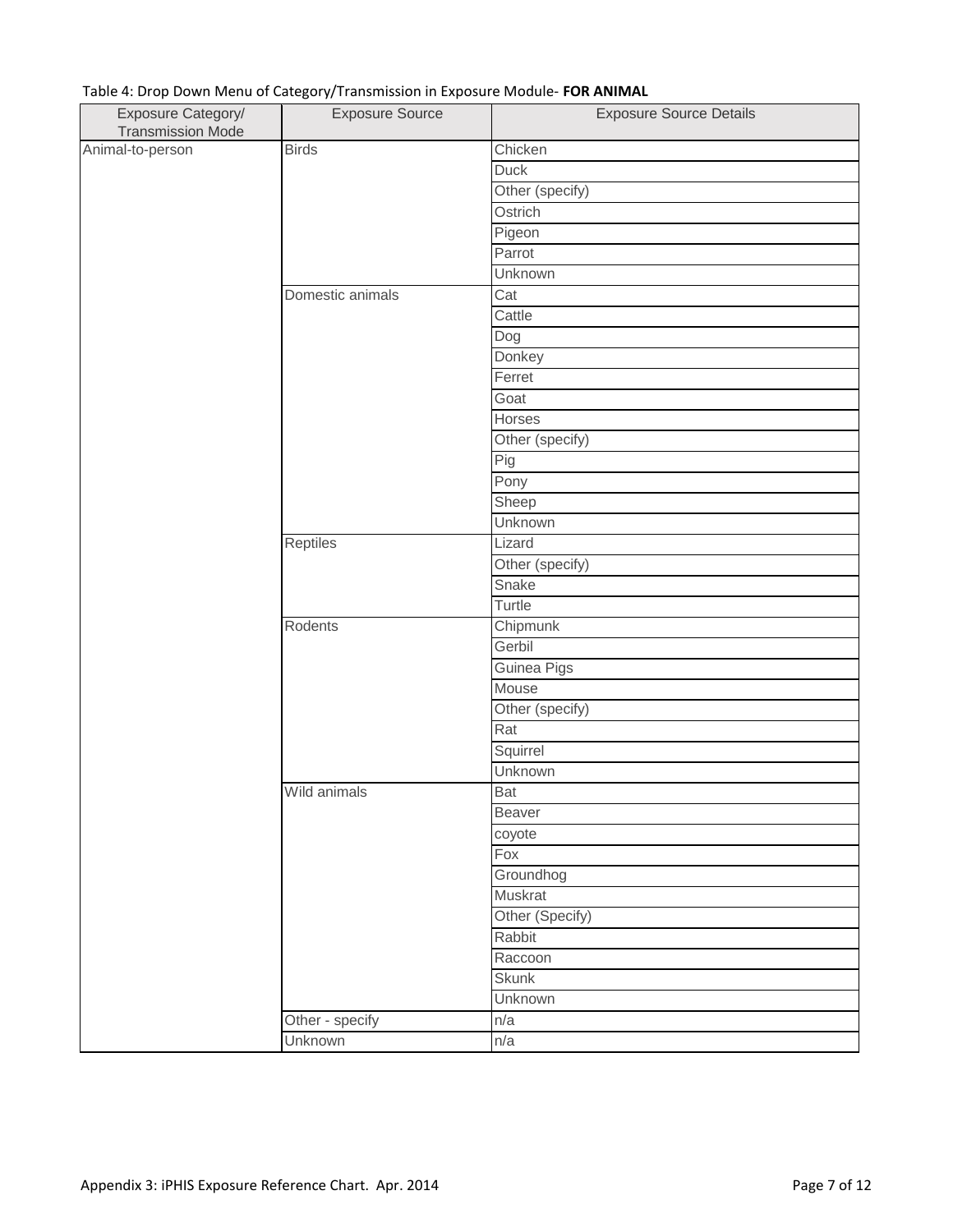| Table 5: Drop Down Menu of Category/Transmission in Exposure Module- FOR PERSON TYPE |  |  |  |
|--------------------------------------------------------------------------------------|--|--|--|
|--------------------------------------------------------------------------------------|--|--|--|

| Exposure Category/       | <b>Exposure Source</b>        | <b>Exposure Source Details</b>              |
|--------------------------|-------------------------------|---------------------------------------------|
| <b>Transmission Mode</b> |                               |                                             |
| Person-to-Person         | Sexual contact                | Men Having Sex with Men                     |
|                          |                               | Multiple Sex Partners                       |
|                          |                               | Other                                       |
|                          |                               | Unknown                                     |
|                          | Unknown                       | n/a                                         |
|                          | Shared airspace               | Airborne spread                             |
|                          |                               | Airborne/Droplet spread                     |
|                          |                               | Droplet spread                              |
|                          |                               | Other                                       |
|                          |                               | Unknown                                     |
|                          | mother-to-infant              | birth canal                                 |
|                          |                               | breastmilk                                  |
|                          |                               | in utero                                    |
|                          |                               | other                                       |
|                          |                               | perinatal                                   |
|                          |                               | Unknown                                     |
|                          | Non-food/non-water Fecal-oral | secondary transmission via fecal oral route |
|                          | Other - specify               | n/a                                         |
|                          | Other Body Fluids             | faeces                                      |
|                          |                               | other                                       |
|                          |                               | <b>Respiratory Secrections</b>              |
|                          |                               | Saliva                                      |
|                          |                               | Unknown                                     |
|                          |                               | Urine                                       |
|                          |                               | Vesicle Fluid                               |
|                          |                               |                                             |
|                          |                               | Vomitus                                     |
|                          |                               | Wound infections                            |
| Bloodborne               | Dialysis                      | n/a                                         |
|                          | Donation/receipt - Organs     | Heart                                       |
|                          |                               | Intestines                                  |
|                          |                               | Kidney                                      |
|                          |                               | Liver                                       |
|                          |                               | Lung                                        |
|                          |                               | Other                                       |
|                          |                               | Pancreas                                    |
|                          |                               | Unknown                                     |
|                          | Donation/receipt - Tisues     | Bone marrow                                 |
|                          |                               | Connective tissue                           |
|                          |                               | Cornea                                      |
|                          |                               | heart valves                                |
|                          |                               | Other                                       |
|                          |                               | Skin                                        |
|                          |                               | Unknown                                     |
|                          |                               |                                             |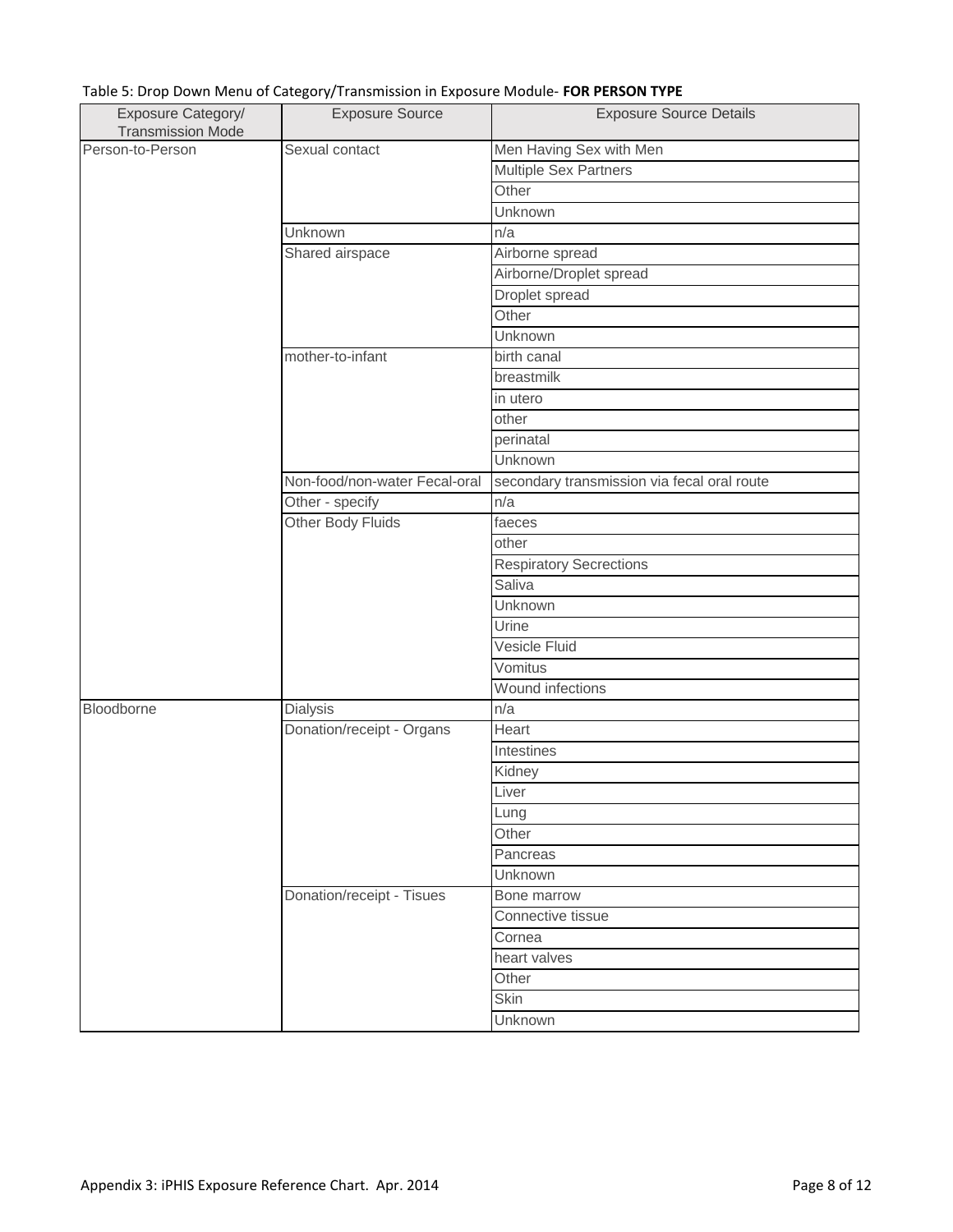## Table 5: Drop Down Menu of Category/Transmission in Exposure Module- **FOR PERSON TYPE** (continue)

| Exposure Category/       | <b>Exposure Source</b>        | <b>Exposure Source Details</b> |
|--------------------------|-------------------------------|--------------------------------|
| <b>Transmission Mode</b> |                               |                                |
| Bloodborne               | Donation/recipient - Organs   | Heart                          |
|                          |                               | Intestines                     |
|                          |                               | Kidney                         |
|                          |                               | Liver                          |
|                          |                               | Lung                           |
|                          |                               | Other                          |
|                          |                               | Pancreas                       |
|                          |                               | Unknown                        |
|                          | Donation/recipient - Tissues  | Bone marrow                    |
|                          |                               | Connective tissue              |
|                          |                               | Cornea                         |
|                          |                               | heart valves                   |
|                          |                               | Other                          |
|                          |                               | <b>Skin</b>                    |
|                          |                               | Unknown                        |
|                          | <b>Medical Devices</b>        | dental equipment               |
|                          |                               | <b>EEG Electordes</b>          |
|                          |                               | Other                          |
|                          |                               | Surgical equipment             |
|                          |                               | Unknown                        |
|                          | Other                         | n/a                            |
|                          | Percutaneous - IDU            | other                          |
|                          |                               | sharing drug equipment         |
|                          |                               | sharing needles                |
|                          |                               | Unknown                        |
|                          | Percutaneous - Other          | acupuncture needles            |
|                          |                               | body piercing                  |
|                          |                               | electrolysis                   |
|                          |                               | needlestick injuries           |
|                          |                               | other                          |
|                          |                               | tattooing                      |
|                          |                               | Unknown                        |
|                          | <b>Personal Care Products</b> | other                          |
|                          |                               | razors                         |
|                          |                               | toothbrushes                   |
|                          |                               | Unknown                        |
|                          | Transfusion                   | blood                          |
|                          |                               | other                          |
|                          |                               | plasma                         |
|                          |                               | platelets                      |
|                          |                               | Unknown                        |
|                          | Unknown                       | n/a                            |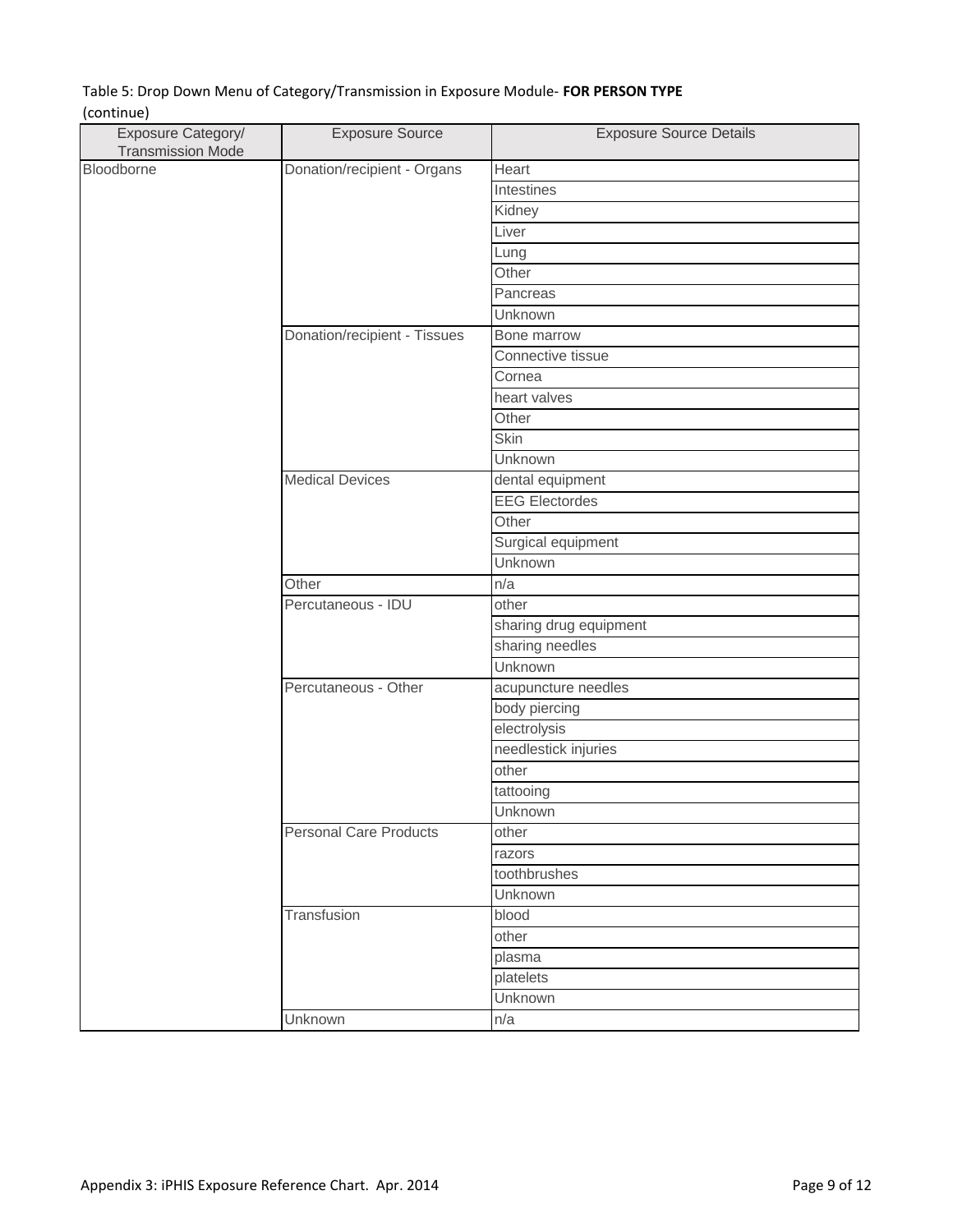#### Table 6: Drop Down Menu of Category/Transmission in Exposure Module- **FOR UNKNOWN**

| Exposure Category/ | <b>Exposure Source</b> | Exposure Source Details |
|--------------------|------------------------|-------------------------|
| Transmission Mode  |                        |                         |
| <b>Unknown</b>     | Unknown                | IUnknown                |

#### Table 7: Drop Down Menu of Category/Transmission in Exposure Module- **FOR VECTORBORNE**

| Exposure Category/<br><b>Transmission Mode</b> | <b>Exposure Source</b> | <b>Exposure Source Details</b> |
|------------------------------------------------|------------------------|--------------------------------|
| Vectorborne                                    | Fleas                  | n/a                            |
|                                                | Fly                    | Deer Flies                     |
|                                                |                        | Fly - other                    |
|                                                |                        | <b>House Flies</b>             |
|                                                |                        | <b>Sand Flies</b>              |
|                                                | Lice                   | n/a                            |
|                                                | Mosquito               | n/a                            |
|                                                | Other                  | n/a                            |
|                                                | <b>Tick</b>            | n/a                            |
|                                                | Unknown                | n/a                            |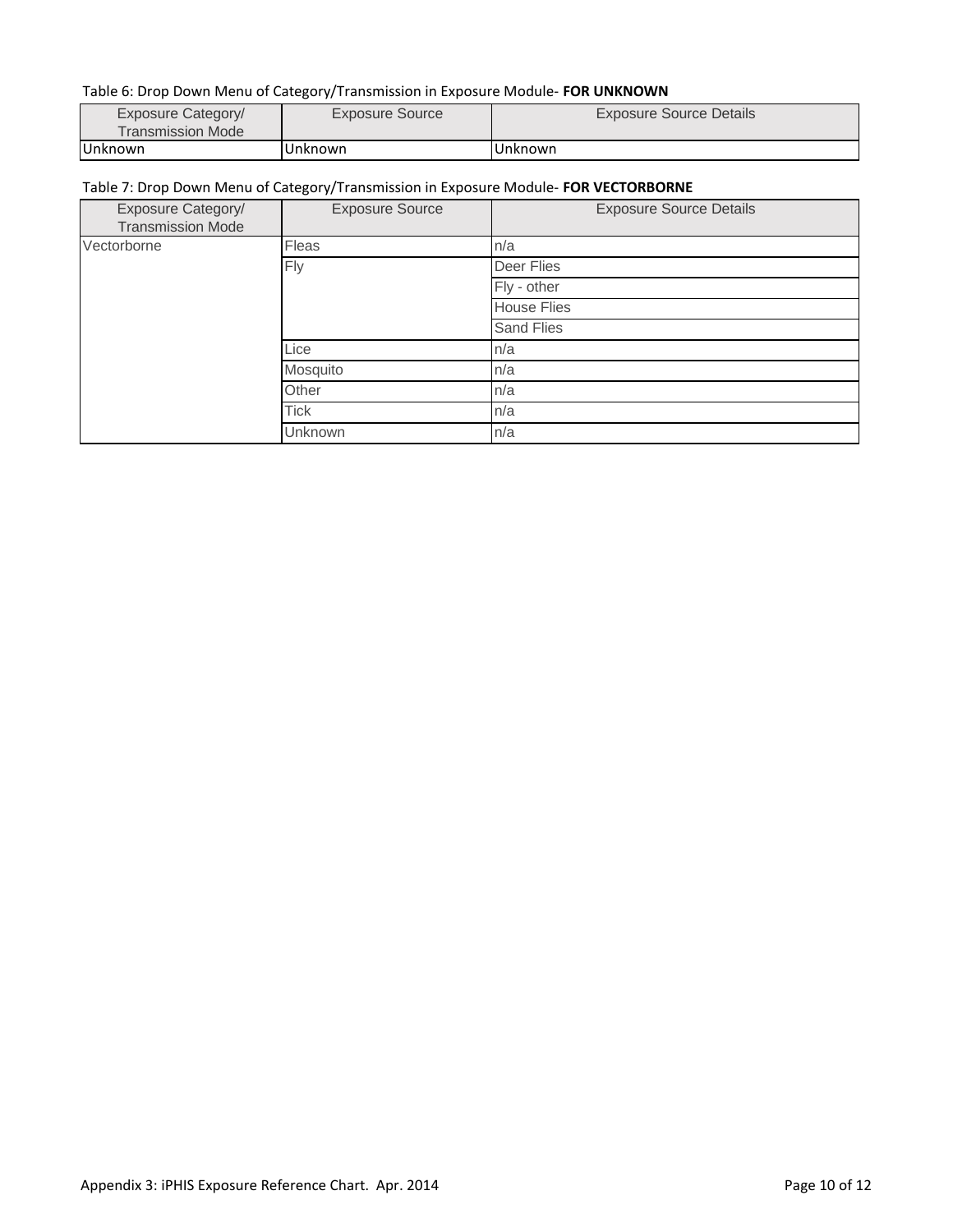Table 8: Drop Down Menu of Exposure Setting and Setting Type in Exposure Module- for Community and Food Premises

| Exposure Setting Description Exposure Setting Type Desc |                                            |  |
|---------------------------------------------------------|--------------------------------------------|--|
| Community                                               | Home - Group Home                          |  |
|                                                         | Home - Home For Special Care               |  |
|                                                         | Home - Lodging Home                        |  |
|                                                         | <b>Homeless</b>                            |  |
|                                                         | Hostel                                     |  |
|                                                         | Private Home                               |  |
|                                                         | Rooming House                              |  |
|                                                         | School                                     |  |
|                                                         | School - Private                           |  |
|                                                         | School - Public                            |  |
|                                                         | Shelter                                    |  |
| <b>Food Premises</b>                                    | <b>Bakery</b>                              |  |
|                                                         | <b>Banquet Hall</b>                        |  |
|                                                         | Bar/Tavern                                 |  |
|                                                         | <b>Bread Shop</b>                          |  |
|                                                         | <b>Butcher Shop</b>                        |  |
|                                                         | Cafeteria                                  |  |
|                                                         | Caterer                                    |  |
|                                                         | Club                                       |  |
|                                                         | Deli                                       |  |
|                                                         | <b>Fish Shop</b>                           |  |
|                                                         | Food Bank                                  |  |
|                                                         | Ice Cream Stand                            |  |
|                                                         | Mobile Food Premise - Catering Vehicle     |  |
|                                                         | Mobile Food Premise - Food Cart            |  |
|                                                         | Mobile Food Premise - Hot Dog Cart         |  |
|                                                         | Mobile Food Premise - Ice Cream Cart       |  |
|                                                         | Other                                      |  |
|                                                         | Processing Plant - Abattoir/Slaughterhouse |  |
|                                                         | Processing Plant - Bottling/Canning Plant  |  |
|                                                         | Processing Plant - Cheese Plant            |  |
|                                                         | Processing Plant - Commissary              |  |
|                                                         | Processing Plant - Ice Cream Plant         |  |
|                                                         | Processing Plant - Milk Processing Plant   |  |
|                                                         | Restaurant                                 |  |
|                                                         | Store - Bulk Food Store                    |  |
|                                                         | Store - Convenience/Variety Store          |  |
|                                                         | Store - Grocery/Supermarket                |  |
|                                                         | Vending Machine                            |  |